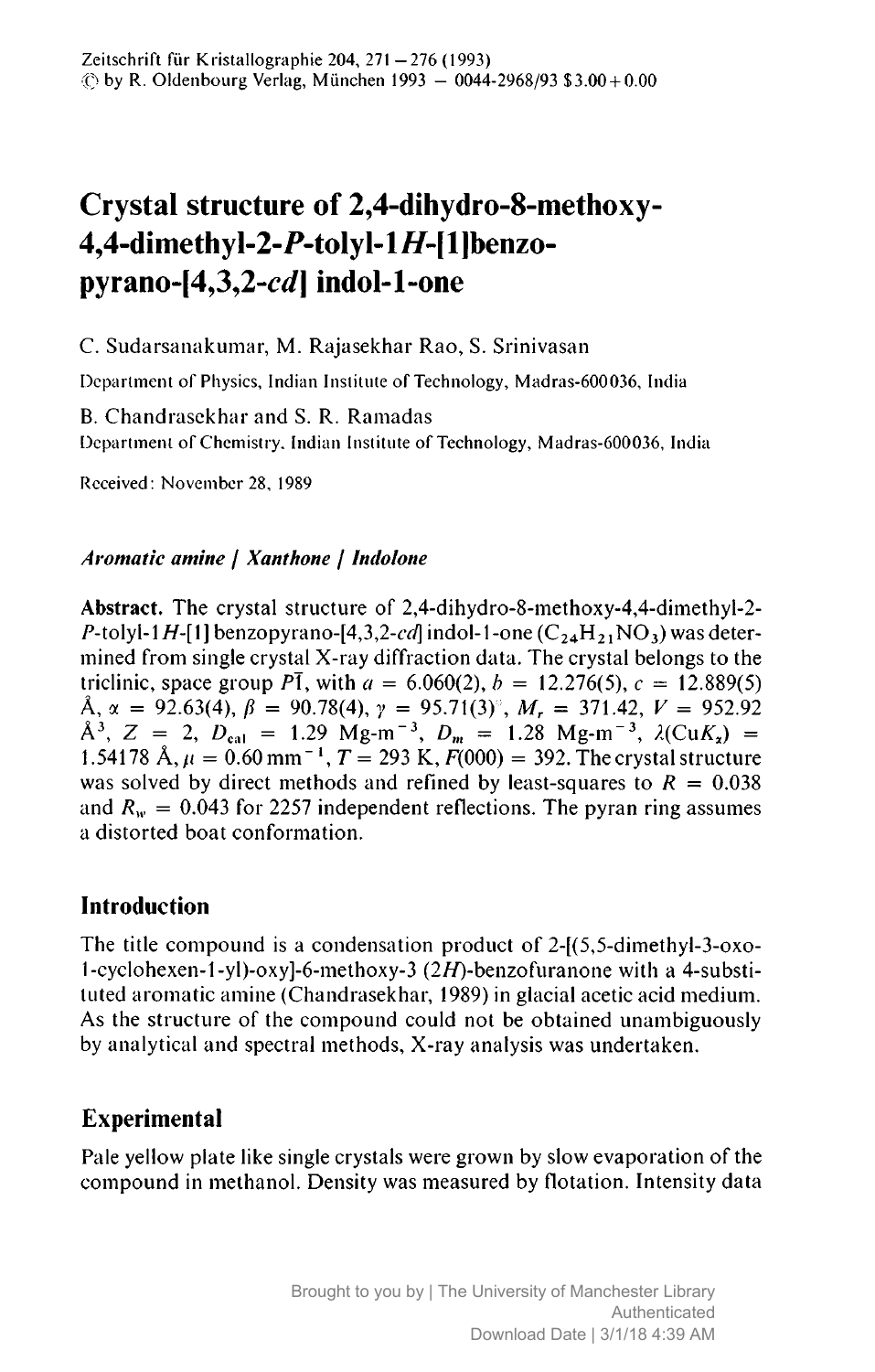| Atom            | $\chi$       | у         | $\boldsymbol{z}$ | $U_{eq}$ |
|-----------------|--------------|-----------|------------------|----------|
| N               | 0.5907(2)    | 0.6812(1) | 0.7636(1)        | 0.053(1) |
| Οl              | 0.4393(2)    | 0.7342(1) | 0.9214(1)        | 0.069(1) |
| O <sub>2</sub>  | 0.1798(2)    | 0.9113(1) | 0.5852(1)        | 0.069(1) |
| O <sub>3</sub>  | $-0.3611(2)$ | 1.0759(1) | 0.7706(1)        | 0.080(1) |
| C <sub>1</sub>  | 0.4517(3)    | 0.7401(1) | 0.8276(1)        | 0.055(1) |
| C <sub>3</sub>  | 0.6475(3)    | 0.6764(1) | 0.5691(1)        | 0.057(1) |
| C <sub>4</sub>  | 0.5745(3)    | 0.7226(1) | 0.4672(1)        | 0.058(1) |
| C <sub>5</sub>  | 0.4137(3)    | 0.8080(1) | 0.4789(1)        | 0.065(1) |
| C <sub>7</sub>  | $-0.0879(3)$ | 0.9898(1) | 0.6844(1)        | 0.063(1) |
| C8              | $-0.1937(3)$ | 1.0092(1) | 0.7775(1)        | 0.061(1) |
| C9              | $-0.1312(3)$ | 0.9621(1) | 0.8664(1)        | 0.063(1) |
| C10             | 0.0412(3)    | 0.8955(1) | 0.8629(1)        | 0.060(1) |
| C11             | 0.5665(3)    | 0.7101(1) | 0.6594(1)        | 0.050(1) |
| C12             | 0.3334(3)    | 0.8361(1) | 0.5709(1)        | 0.057(1) |
| C13             | 0.0835(3)    | 0.9257(1) | 0.6822(1)        | 0.055(1) |
| C14             | 0.1543(3)    | 0.8762(1) | 0.7719(1)        | 0.050(1) |
| C15             | 0.3317(3)    | 0.8064(1) | 0.7575(1)        | 0.051(1) |
| C16             | 0.4074(3)    | 0.7881(1) | 0.6618(1)        | 0.049(1) |
| C17             | 0.4588(4)    | 0.6262(2) | 0.3996(1)        | 0.081(1) |
| C18             | 0.7806(3)    | 0.7709(2) | 0.4115(1)        | 0.077(1) |
| C19             | $-0.4680(4)$ | 1.1057(2) | 0.8623(1)        | 0.083(1) |
| C <sub>20</sub> | 0.7198(3)    | 0.5980(1) | 0.7967(1)        | 0.050(1) |
| C <sub>21</sub> | 0.6354(3)    | 0.5236(1) | 0.8673(1)        | 0.058(1) |
| C <sub>22</sub> | 0.7574(3)    | 0.4401(1) | 0.8958(1)        | 0.062(1) |
| C <sub>23</sub> | 0.9625(3)    | 0.4268(1) | 0.8531(1)        | 0.060(1) |
| C <sub>24</sub> | 1.0445(3)    | 0.5019(1) | 0.7831(1)        | 0.063(1) |
| C <sub>25</sub> | 0.9256(3)    | 0.5867(1) | 0.7553(1)        | 0.059(1) |
| C <sub>26</sub> | 1.0906(3)    | 0.3335(2) | 0.8824(2)        | 0.083(1) |

Table 1. Fractional atomic coordinates and equivalent isotropic temperature factors  $(\AA^2)$ with e.s.d.'s in parentheses.  $U_{eq} = 1/3 \sum_i \sum_j U_{ij} a_i^* a_j^* a_i a_j$ .

were collected from a crystal of approximate dimensions  $0.2 \times 0.5$  $\times$ 0.3 mm up to a maximum 2  $\theta$  value of 140° with  $\omega$ -2  $\theta$  scan using crystal monochromated Cu $K<sub>x</sub>$  radiation. Cell parameters were refined by leastsquare calculations from 20 reflections with  $20^{\circ} < \theta < 40^{\circ}$  on an Enraf-Nonius CAD-4 automated diffractometer. Two strong reflections [1, 1, crystal was stable. Index range of unique data  $-7 \le h \le 7$ ,  $-14$  $-7$ ; 0, 4, 7] monitored periodically during data collection showed that the  $\le k \le 14, 0 \le l \le 15.4023$  reflections were collected of which 2257 unique reflections with  $I > 3 \sigma(I)$  were considered in all subsequent calculations. The data were corrected for Lorentz and polarization effects. Absorption and extinction neglected.

#### Structure determination and refinement

The structure was solved by multisolution techniques using SHELXS-86 (Sheldrick, 1986) and refined on F by least squares methods with SHELX-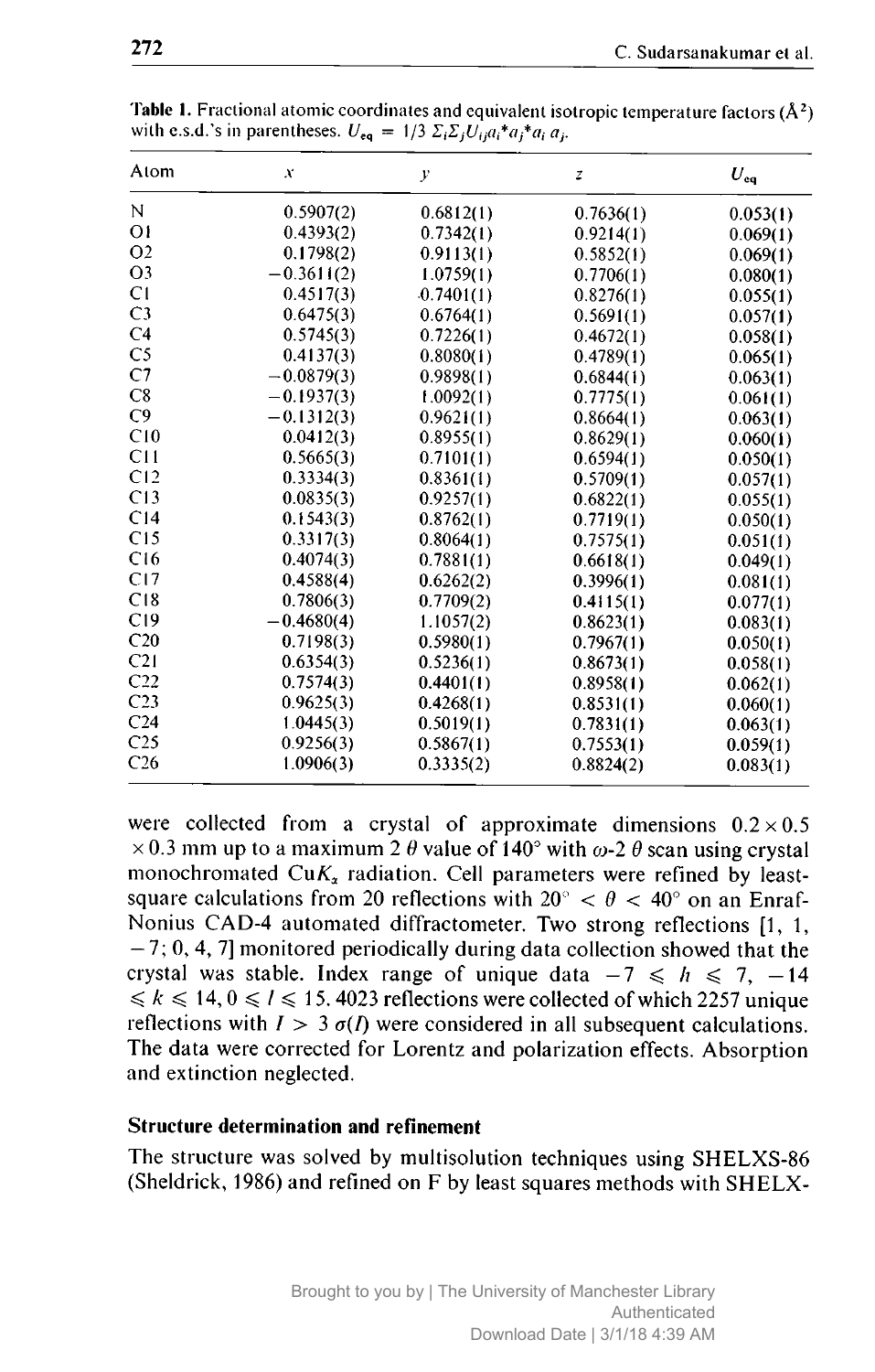

Fig. 1. PLUTO plot of the molecule.

<sup>76</sup> (Sheldrick, 1976). H atom positions were obtained from difference Fourier maps at intermediate stages of refinement. Final refinement with non-H atoms anisotropically and H atoms isotropically converged to  $R =$ 0.038 and  $R_w = 0.043$ . The quantity minimized was  $\sum W(|F_o|-K|F_c|)^2$  with  $W = K' \{ [|\sigma(F_0)||^2 + 0.00118|F_0|^2 \}^{-1}$  with  $K' = 1.090$ . (shift/e.s.d.)<sub>max</sub> = 0.061. Maximum height in the final difference Fourier synthesis is  $0.17$  eÅ<sup> $-3$ </sup>. Atomic scattering factors were taken from SHELX-76 and the calculations were performed on <sup>a</sup> SIEMENS 7.580-E computer.

### Results and discussion

The final atomic coordinates of the molecule are listed in Table <sup>1</sup> and the PLUTO (Motherwell and Clegg, 1978) plot of the molecule with atom numbering scheme is shown in Figure 1. The bond lengths, the bond angles and selected torsion angles involving non-H atoms are listed in Table 2. Figure <sup>2</sup> represents the packing of the molecules in <sup>a</sup> unit cell.

The bond lengths and bond angles are normal. In the heterocycle of the indole ring system, the values of  $C_{(sp)}^2$  – N distances, C(1) – N [= 1.414(2)Å] and  $C(11) - N$  [= 1.414(1) Å] are not very different from the values reported for the same bond in 6,6-dimethyl-4-oxo-l, 2-diphenyl-4,5,6, 7-tetrahydroindole (Babu Varghese, Srinivasan, Padmanabhan and Ramadas, 1986) for the same bond.

The fused benzopyranoindole ring system is planar as seen from the endocyclic torsion angles. But the pyran ring has <sup>a</sup> larger distortion towards a boat conformation with the asymmetry parameter  $AC_s(0)$  [= 1.3(2)°]. A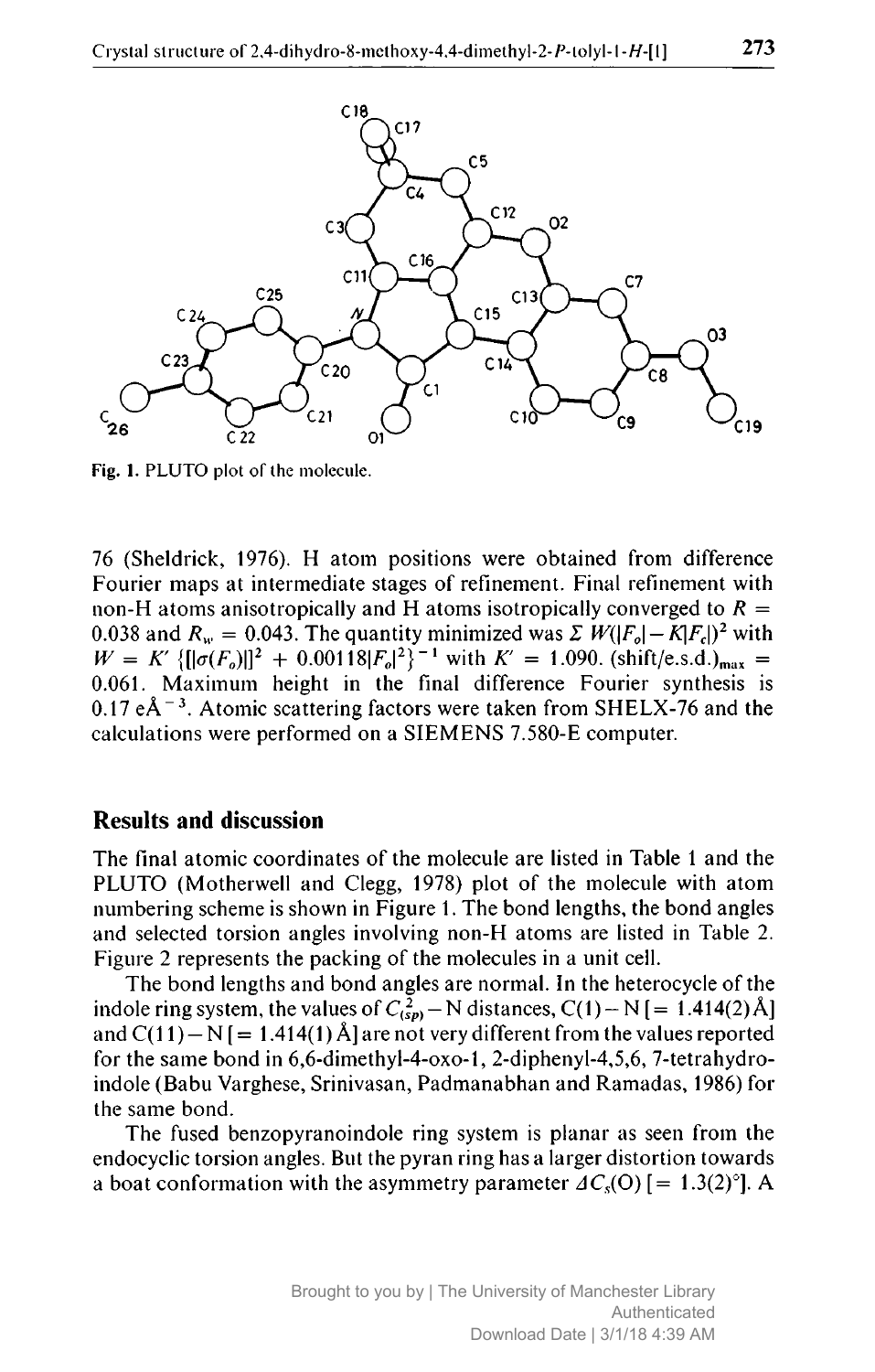| $C1 - -N$        | 1.414(2) | $C3 - C11 - C16$        | 120.2(2)  |
|------------------|----------|-------------------------|-----------|
| $C1 - -C15$      | 1.474(2) | $C4 - C5 - C12$         | 121.8(2)  |
| $Q1 - -C1$       | 1.218(1) | $C5 - C4 - C17$         | 107.3(2)  |
| $N - - C11$      | 1.414(1) | $C5 - C4 - C18$         | 109.2(2)  |
| $N - -C20$       | 1.424(2) | $C17 - C4 - C18$        | 109.0(2)  |
| $C3 - C4$        | 1.531(2) | $C5 - C12 - O2$         | 124.0(2)  |
| $C3 - -C11$      | 1.334(2) | $C5 - C12 - C16$        | 119.7(2)  |
| $C4 - C5$        | 1.505(2) | $Q2 - C12 - C16$        | 116.3(2)  |
| $C4 - C17$       | 1.542(2) | $C12 - O2 - C13$        | 120.1(2)  |
| $C4 - C18$       | 1.531(2) | $O2 - C13 - C7$         | 115.4(2)  |
| $C5 - C12$       | 1.331(2) | $Q2 - C13 - C14$        | 122.9(3)  |
| $Q2 - C12$       | 1.384(2) | $C7 - C8 - C9$          | 120.7(3)  |
| $Q2 - C13$       | 1.398(2) | $C7 - C8 - O3$          | 114.4(3)  |
| $C7 - C8$        | 1.390(2) | $C8 - C7 - C13$         | 119.6(3)  |
| $C7 - C13$       | 1.364(2) | $C7 - C13 - C14$        | 121.7(3)  |
| $C8 - C9$        | 1.372(2) | $C8 - C9 - C10$         | 119.3(3)  |
| $C8 - -03$       | 1.371(2) | $C9 - C8 - O3$          | 125.0(3)  |
| $C19 - -03$      | 1.406(2) | $C8 - O3 - C19$         | 118.3(3)  |
| $C9 - C10$       | 1.389(2) | $C9 - C10 - C14$        | 121.8(3)  |
| $C10 - C14$      | 1.389(2) | $C10 - C14 - C13$       | 117.0(3)  |
| $C11 - C16$      | 1.424(2) | $C10 - C14 - C15$       | 127.0(3)  |
| $C12 - C16$      | 1.423(2) | $C11 - C16 - C12$       | 122.7(2)  |
| $C13 - C14$      | 1.412(2) | $C11 - C16 - C15$       | 112.3(2)  |
| $C14 - C15$      | 1.449(2) | $C12 - C16 - C15$       | 125.0(2)  |
| $C15 - C16$      | 1.339(2) | C13-C14-C15             | 115.9(3)  |
| $C20 - C21$      | 1.386(1) | $C14 - C15 - C16$       | 119.2(3)  |
| $C20 - C25$      | 1.380(2) | $C20 - C21 - C22$       | 120.1(3)  |
| $C21 - C22$      | 1.382(2) | $C21 - C20 - C25$       | 119.0(2)  |
| $C22 - C23$      | 1.388(2) | $C20 - C25 - C24$       | 120.5(2)  |
| $C23 - C24$      | 1.381(1) | $C21 - C22 - C23$       | 121.4(3)  |
| $C24 - C25$      | 1.382(2) | $C22 - C23 - C24$       | 117.8(3)  |
| $C23 - C26$      | 1.506(2) | $C23 - C24 - C25$       | 121.3(2)  |
| $CI-N-CI1$       | 119.6(2) | $C22 - C23 - C26$       | 120.8(3)  |
| $C1 - N - C20$   | 125.4(3) | $C_{24}-C_{23}-C_{26}$  | 121.4(3)  |
| $N - C1 - C15$   | 106.0(2) | $C11 - N - C20 - C25$   | 41.8(2)   |
| $C1 - C15 - C14$ | 133.7(3) | $O2 - C13 - C14 - C15$  | $-1.4(2)$ |
| $C1 - C15 - C16$ | 106.9(2) | $C13 - C14 - C15 - C16$ | $-3.8(2)$ |
| $N - C1 - O1$    | 124.9(3) | $C14 - C15 - C16 - C12$ | 2.8(2)    |
| $C15 - C1 - O1$  | 129.3(3) | $C15 - C16 - C12 - O2$  | 3.4(2)    |
| $N - C11 - C3$   | 134.4(2) | $C16 - C12 - O2 - C13$  | $-8.5(2)$ |
| $N - C11 - C16$  | 105.2(2) | $C12 - O2 - C13 - C14$  | 7.8(2)    |
| $C11 - N - C20$  | 124.8(2) | $C3 - C4 - C5 - C12$    | $-3.4(2)$ |
| $N - C20 - C21$  | 120.3(2) | $C4 - C5 - C12 - C16$   | 2.7(2)    |
| $N - C20 - C25$  | 120.7(2) | $C5 - C12 - C16 - C11$  | 0.2(2)    |
| $C3 - C4 - C5$   | 115.0(2) | $C12 - C16 - C11 - C3$  | $-2.2(2)$ |
| $C3 - C4 - C17$  | 107.4(2) | $C16 - C11 - C3 - C4$   | 1.2(2)    |
| $C3 - C4 - C18$  | 108.8(2) | $C11 - C3 - C4 - C5$    | 1.4(2)    |
| $C4 - C3 - C11$  | 120.5(2) |                         |           |
|                  |          |                         |           |

Table 2. Bond lengths (Å) bond angles and torsion angles ( $\dot{\ }$ ) with e.s.d.'s in parentheses.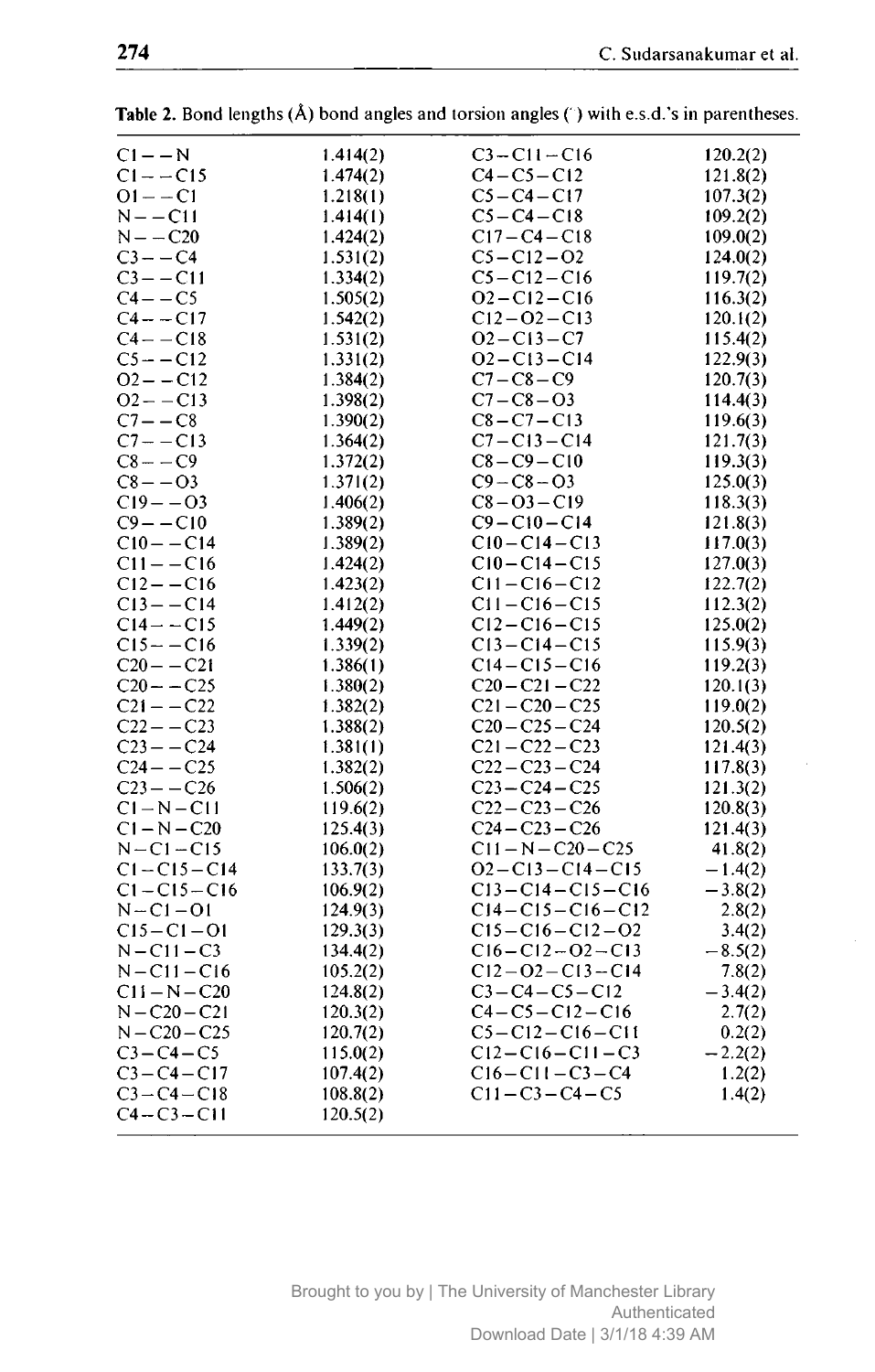

Fig. 2. Packing of the molecules in <sup>a</sup> unit cell.

similar conformation for the pyran ring has been reported in hexachloroxanthene (Soderholm et al., 1976).

The phenyl ring  $C(20) - C(21) - C(22) - C(23) - C(24) - C(25)$  is planar<br>is rotated from the plane of the five membered ring  $C(1) - N - C(11)$ and is rotated from the plane of the five membered ring  $C(1) - N - C(11) C(16)-C(15)$  about the N-C(20) bond by 41.8(2)<sup>°</sup>, to avoid the short nonbonded interactions between H(3) and H(25)  $[= 2.225 \text{ Å}]$ .

The dimethyl substitution at C(4) produces <sup>a</sup> distortion in the conformation of the 1,4-cyclohexadiene ring  $C(3) - C(4) - C(5) - C(12) - C(16)$ <br> $C(11)$ . The normal D, symmetry reported for this ring from Baman at C(11). The normal  $D_{2h}$  symmetry reported for this ring from Raman and IR spectral studies (Dale, 1978) is modified by the displacements of  $C(3)$  $[= 0.041 \text{ Å}]$  and C(4)  $[= 0.062 \text{ Å}]$  from the plane formed by the atoms C(5),  $C(11)$ ,  $C(12)$  and  $C(16)$ . These displacements avoid short intramolecular contacts between the hydrogen atoms of the methyl groups, and the neighbouring carbon atoms C(3) and C(5) [e.g. C(3) – H(171) = 2.593 Å, C(5) –<br>H(171) = 2.593 Å, C(5) –  $H(181) = 2.653$  Ål.

The intermolecular contacts are Van der Waals. The shortest contact is between  $O(1)$  and  $C(19)^*$  [ = 3.329 Å].

\* Symmetry code  $-x$ ,  $-y$  + 2,  $-z$  + 2.

Acknowledgement: The authors thank the Head, Regional Sophisticated Instrumentation Centre, Indian Institute of Technology, Madras-600036, for the use of the CAD-4 diffractometer and Dr. Babu Varghese, its Senior Scientific Officer, for valuable discussions.

#### References

Babu Varghese, Srinivasan, S., Padmanabhan, P. V., Ramadas, S. R.: Acta Crystallogr.  $C42$  (1986) 1549 - 1551.